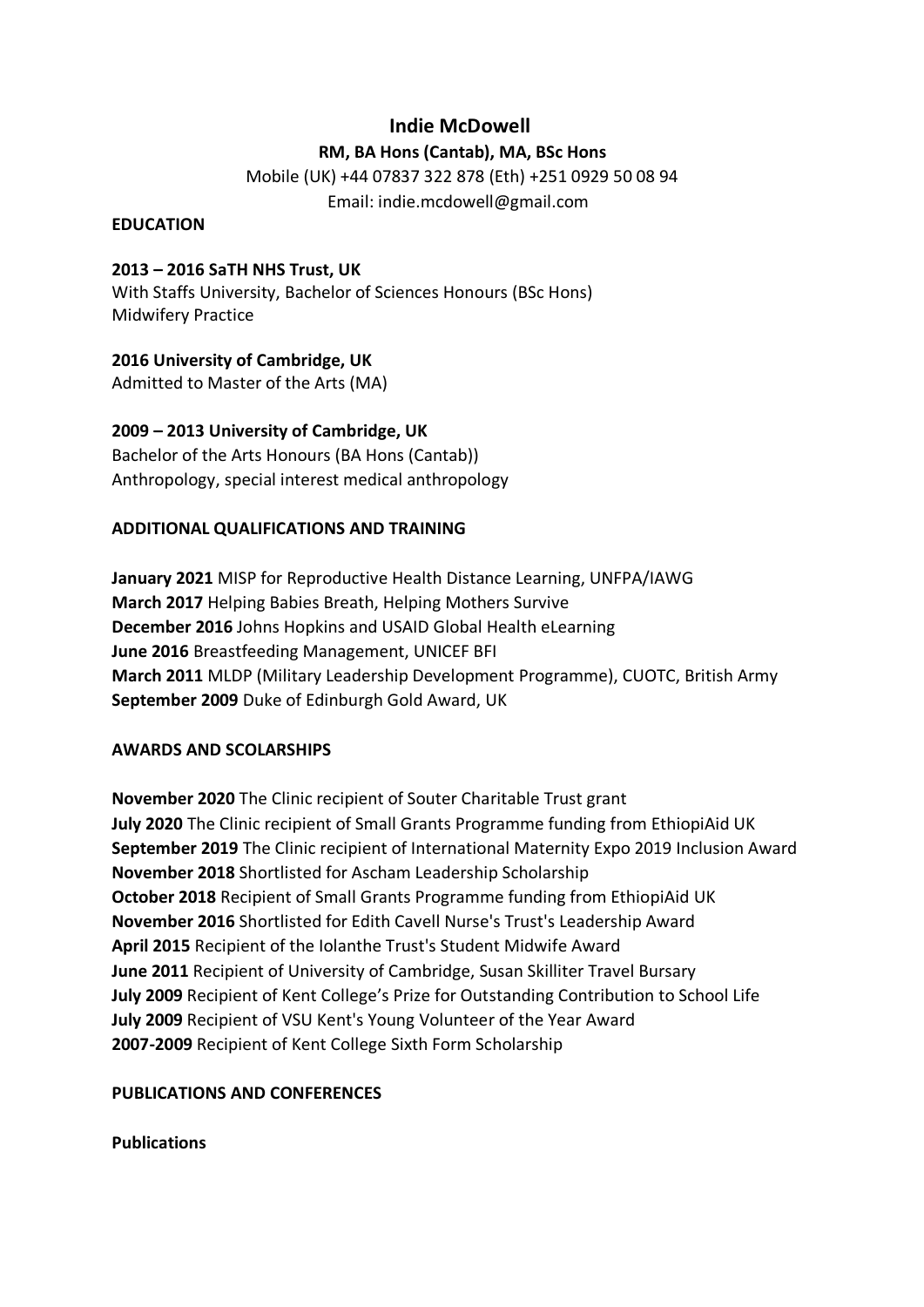### **The Practicing Midwife, Vol 24, Issue 1, pages 36-39**

"Global Perspectives: Maternity Care and Practices in Ethiopia"

## **Midwifery Matters, Winter Issue, TBC** "Filling in the Shades of Grey: Routine Episiotomy in Primiparous Women"

**British Journal of Midwifery, Vol 27, Issue 7, Pages 460-461** "Why Midwives Alone Are Not Enough"

**All4Maternity Blog, August 2019** "With Great Power: Midwives and Decision Making"

**The Practising Midwife, July/Aug 2019, Pages 32-34** "Rethinking Risk: Midwifery Across Boundaries"

#### **British Journal of Midwifery, Vol 26, No 11**

"Sitting on Sandstone: Experiencing Maternal Death"

#### **Midwifery Matters, Autumn Issue 158, Pages 10-11**

"A Life of Laughter and Love: Coming to Terms with Withdrawal of Care"

#### **British Journal of Midwifery, Vol 25, No 8, Pages 536-537**

"I Remember, Too: A Midwife's Experience of Stillbirth"

## **Nursing Standard, Vol 31, Issue 15, Page 36**

"What It Means To Be A Midwife"

#### **Conferences**

**November 2015** Royal College of Midwives (RCM), Annual Conference, Telford, UK "Relational Autonomy, Dislocated Women, and Midwifery in Contemporary Society"

**June 2015** North American Refugee Health Conference, Toronto, Canada "Rethinking Consent: Relational Autonomy in Displaced Women"

#### **RESEARCH**

**October 2018 – March 2019** GCRF with City University Investigating Harms and Benefits in "Coerced" Domestic Labour among Girls and Adolescent Women in Gurage Zone, Ethiopia

**January – July 2018** GCRF with City University Challenging Social Conventions in an Ethiopian Village: How Persuasive Midwives Achieved Consensus on Ending FGM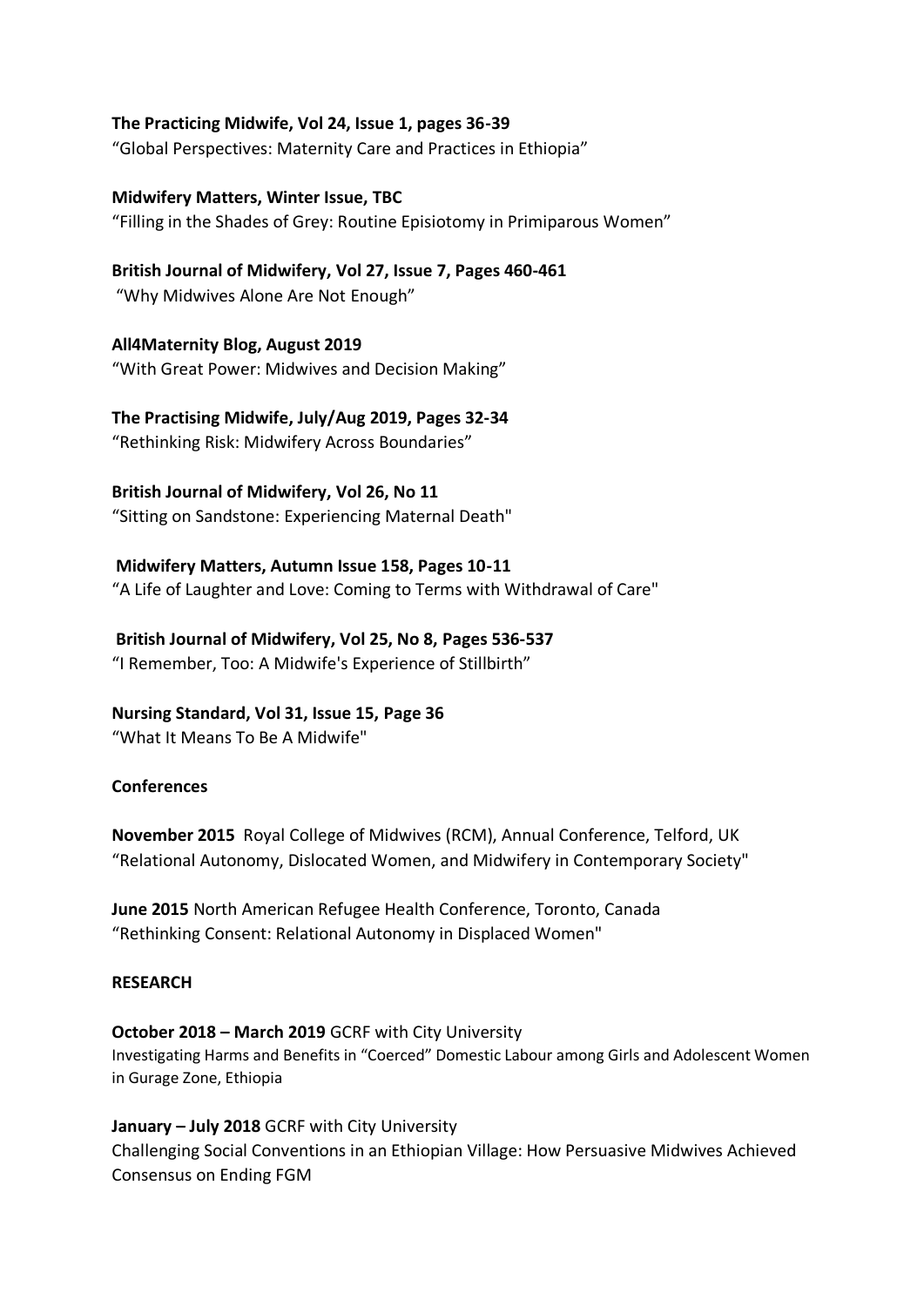#### **EMPLOYMENT HISTORY**

**October 2020 – Present** Board of Directors, Global Alliance of Independent Midwives Global AIMS provide support, education, and advocacy for midwives who work independently around the world. We aim to elevate the profession by empowering and inspiring competence and confidence through training, international certification, countryspecific lobbying, and by mentoring the next generation of midwives.

# **February 2018 – Present** Atsede Clinic, Cheha Woreda, Gurage Zone, SNNPR, Ethiopia www.atsedeandindiesclinic.com

I am the Director specialist women and children's health clinic and birth centre serving a catchment area of 50,000 people. We were awarded several grants from philanthropic organisations to design, project manage, build, equip, and stock the Clinic and I have since been working both as the Administrator and Director, managing the provision of clinical services and a staff of nine. The facilities include an Emergency Room, Maternal and Child Health Outpatients Department, Delivery Room, Postnatal Room, Inpatient Assessment, Laboratory, and Pharmacy. In my capacity as Director I have secured several funds for the construction of additional buildings for the Clinic as well as for multiple care delivery programmes. I also work clinically as the Senior Midwife and Lead Neonatal Nurse, responsible for managing obstetric complications, emergencies, and referrals. I am also responsible for monitoring and evaluation of the programmes run by the Clinic, including a comprehensive public health/SRMNH Outreach project and the social justice/empowerment component.

#### **August 2016 - February 2018** Attat Hospital, SNNPR, Ethiopia

I worked alongside a team of surgeons, nurses, and midwives to provide antenatal, intrapartum, and postnatal care to high- and low-risk women. As the only midwife trained to degree level, I was responsible for taking the lead in the Delivery, Postnatal, and Maternity ICU Rooms, which saw over 4500 births in this period, as well as accepting incoming emergency transfers, managing obstetric and neonatal emergencies, and scrubbing as the second surgeon for cesearean sections, repairs of uterine and bladder ruptures, emergency hysterectomies, BTL (bitubal ligation), and craniotomy deliveries. I also maintained an active role in establishing and running the fledgling Neonatal Services, being on-call day and night for high-risk deliveries, neonatal collapses, resuscitations, and Emergency Room attendees.

## **August 2015 – October 2015** Midwifery Secondment, Cambodia

During this time, I had the opportunity to experience various elements of maternal and neonatal health across Cambodia. I spent time on the Labour Ward at the National Maternal and Child Health Centre, Phnom Penh, and on the Neonatal Unit at Calmette Hospital, Phnom Penh. I also participated in teaching neonatal resuscitation to midwives and TBAs in the north-eastern provinces of Ratanikiri, Kratie, and Mondulkiri as part of a programme designed by Care Int, Save the Children, and UNICEF. My final placement was with Mother's